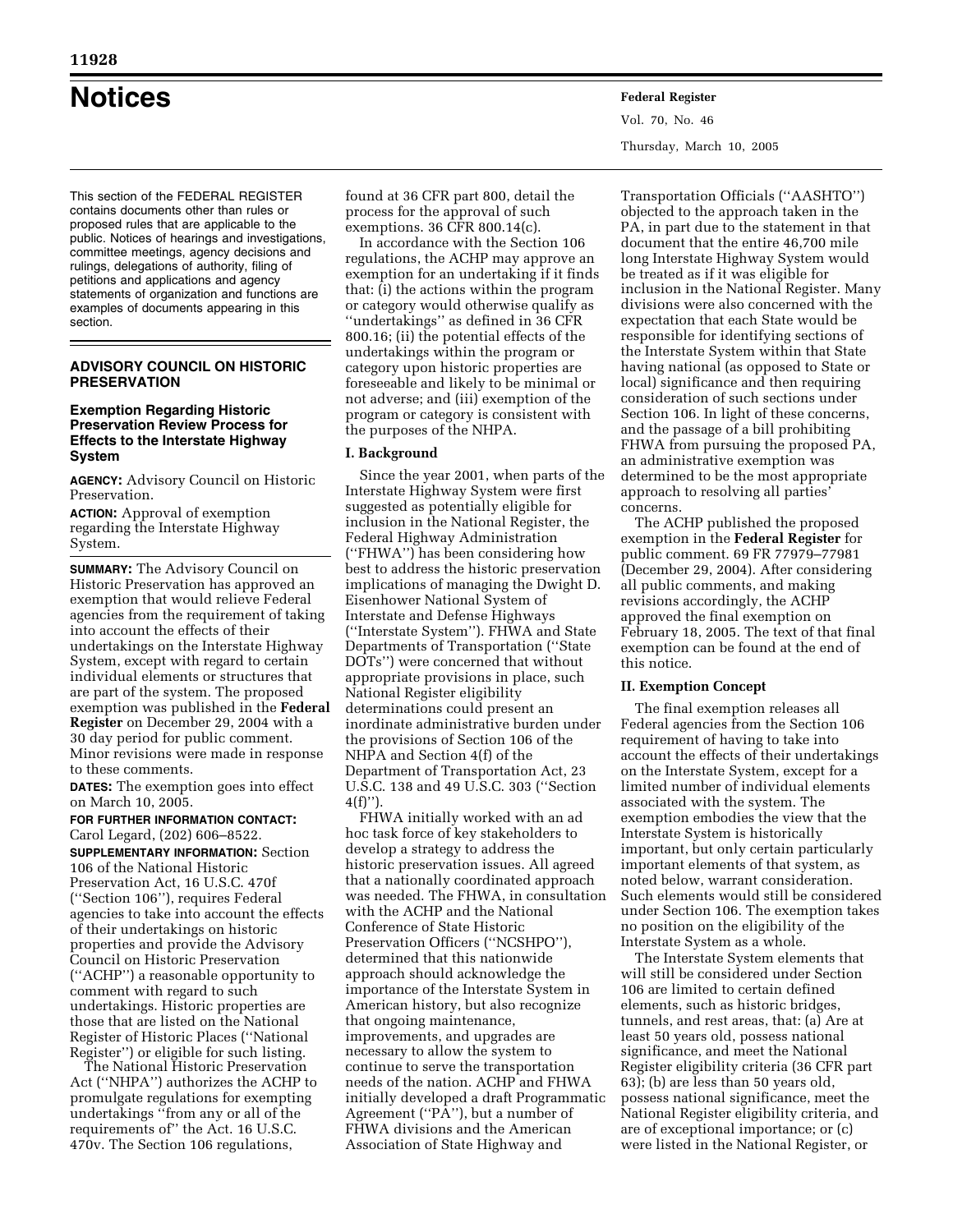determined eligible for the National Register by the Keeper pursuant to 36 CFR part 63, prior to the effective date of the exemption. FHWA, at the headquarters level, in consultation with stakeholders in each State, will make the determination of which elements of the system meet these criteria. Additionally, FHWA may include properties of State or local significance, so long as they meet the National Register eligibility criteria, were constructed prior to 1956, and were later incorporated into the Interstate System.

The exemption requires FHWA to designate, by June 30, 2006, individual elements of the Interstate System that will continue being considered under Section 106. That date marks the 50 year anniversary of the legislation authorizing the system. FHWA Headquarters will be responsible for completing the necessary consultation and analysis to identify these elements. Prior to the completion of this study and publication of the list of designated elements by FHWA headquarters, FHWA Divisions may assume that an affected section of the Interstate System is not eligible for inclusion in the National Register unless: (1) it is already listed, or has been determined eligible for listing, in the National Register (such a determination would be one done either by the Keeper of the National Register or through consensus of the FHWA and the relevant State Historic Preservation Officer ("SHPO")); or (2) in FHWA's estimation, it is likely to meet the criteria established in Section III of the exemption.

The exemption concerns only the effects of Federal undertakings on the Interstate System. It does not alter the Section 106 review obligations regarding any non-Interstate System historic properties that may be affected by an undertaking. Each Federal agency remains responsible for complying with Section 106 regarding effects of its undertakings on historic properties that are not components of the Interstate System. For example, Federal agencies must still comply with Section 106 regarding archaeological sites that may be affected by ground disturbing activities and historic properties of religious and cultural significance to Indian tribes that may be affected.

This exemption supercedes the requirements for review and consultation contained in any existing Programmatic Agreement executed pursuant to the Section 106 regulations with regard only to the consideration of effects to elements of the Interstate System.

#### **III. Exemption Criteria**

Pursuant to 36 CFR 800.14(c)(1), Section 106 exemptions must meet certain criteria. Only actions that qualify as undertakings, as defined in 36 CFR 800.16, may be considered for exemption, and the exemption itself must be consistent with the purposes of NHPA. Furthermore, in order to be considered exempted, the potential effects on historic properties of those undertakings should be ''foreseeable and likely to be minimal or not adverse.'' The ACHP believes that the proposed exemption meets these conditions.

Federal funding, permits, or approvals for actions required for maintenance, alterations, or improvements to the Interstate System meet the definition of ''undertaking.'' See 36 CFR 800.16(y). The exemption is also consistent with the purposes of the NHPA. Among other things, the NHPA establishes as the policy of the Government to ''use measures \* \* \* to foster conditions under which our modern society and our prehistoric and historic resources can exist in productive harmony and fulfill the social, economic, and other requirements of present and future generations'' and to ''encourage the public and private preservation and utilization of all usable elements of the Nation's historic built environment.'' 16 U.S.C. 470–1(1) and (5). By facilitating the ongoing maintenance, improvements, and upgrades to the Interstate System that ensure the system can continue being utilized for its purposes, and providing for consideration of particularly important, historic elements of the system, the exemption is consistent with the expressed purposes of the NHPA.

The Interstate System is comprised of approximately 46,700 miles of roadway forming a web across the intercontinental United States. The scale of this system and its attendant impact to the social, commercial, and transportation history of the second half of the twentieth century make the construction of this system an extremely important event in American history. The integrity of the system depends on continuing maintenance and upgrades so that it can continue to move traffic efficiently across great distances. While actions carried out by Federal agencies to maintain or improve the Interstate System will, over time, alter various segments of the system, such changes are considered to be ''minimal or not adverse'' when viewing the system as a whole. Moreover, the exemption does not apply to certain historically important elements of the system. By

excluding these elements from the exemption, the ACHP and FHWA ensure that the important, characterdefining features of the Interstate System are considered through the normal Section 106 review process.

#### **IV. Public Participation**

In accordance with 36 CFR 800.14(c)(2), public participation regarding exemptions must be arranged on a level commensurate with the subject and scope of the exemption. In order to meet this requirement, an earlier draft was published for public comment in the **Federal Register** on December 29, 2004 (69 FR 77979– 77981). The ACHP has worked closely with FHWA in the development of this exemption and both the ACHP and FHWA consulted with SHPOs, all FHWA Divisions, State DOTs, AASHTO, NCSHPO, and the National Trust for Historic Preservation.

Neither the ACHP nor the FHWA have engaged in consultation with Indian tribes and Native Hawaiian organizations pursuant to 36 CFR 800.14(c)(4), since the exemption is limited to effects on the Interstate System itself, which does not qualify as a historic property of cultural and religious significance to such tribes and organizations. Moreover, the exemption will not apply on tribal lands.

#### **V. Response to Public Comment**

In response to publication of the draft exemption in the **Federal Register**, the ACHP received comments from 33 individuals and organizations. Of these, 26 expressed support for the proposed exemption (some offering constructive comments) and five opposed it. Two others offered comments without expressing either support or opposition.

Comments in support of the exemption were received from 18 State DOTs, AASHTO, the American Council of Engineering Companies, the American Cultural Resource Associates, the American Road and Transportation Builders Association, NCSHPO, the Society for American Archaeology, the Western Association of State Highway and Transportation Officials, and regional staff of the U.S. Forest Service.

Comments opposing the proposed exemption were received from regional staff of two Federal agencies (National Park Service and Federal Wildlife Service), the staff of two SHPOs (from Florida and Virginia), and two State DOTs (from Virginia and West Virginia). Objections to the exemption and the ACHP's responses are summarized below:

1. There was a concern by one comment that the exemption did not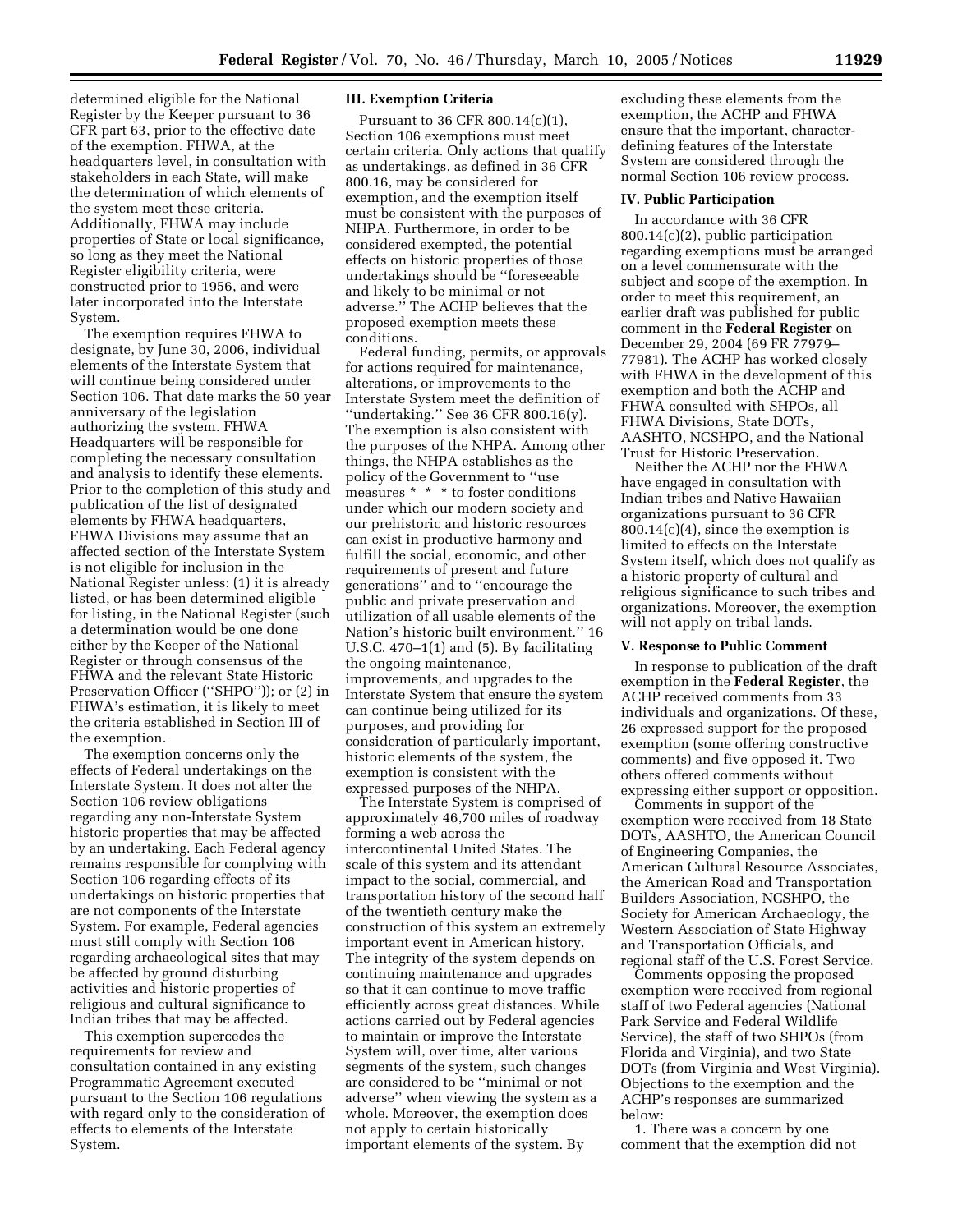meet all of the criteria for an exemption. In particular, that reviewer commented that the proposed exemption failed to meet the criterion that the effects be ''foreseeable and likely to be minimal or not adverse.'' The reviewer argued that such effects should not be evaluated on the basis of impacts on the entire 46,700 mile-long Interstate System, since this was beyond the experiential scale of the property. The ACHP disagrees. The ACHP recognizes the Interstate System as a transportation system of exceptional importance based on its scale and attendant impact to social, commercial, and transportation history in the United States. The Interstate System has been evolving since its inception as it has been constructed, expanded, and upgraded to serve the transportation needs of the nation and, therefore, its integrity lies in its location, feeling, and association which are rooted in the connectivity of the system as a whole. Continuing maintenance, improvements, and upgrades will, by and large, maintain the characteristics that define the Interstate System. Furthermore, as already explained above, the exemption (in Section III) allows for the Section 106 consideration of historically significant elements of the system. Also, Section III(b) of the exemption allows States and local governments an opportunity to identify other elements of the system that have significance at the State or local level that were constructed prior to 1956 and later incorporated into the Interstate System.

2. Several parties expressed concern about the process for designating individual elements requiring Section 106 review. Comments included statements that the exemption provides insufficient time for FHWA to complete the work, that a context study should be completed prior to designating elements to be excluded from the exemption, that a context and a list of designated elements should be made available to other Federal agencies, and that the process for SHPO and public involvement should be detailed in the exemption. A comment also suggested that FHWA lacks the necessary expertise to identify individual elements that should be excluded from the exemption.

In response to these comments, the ACHP revised Section II to require FHWA to publish the list of designated elements on its Web site, and included the Web site location in the final exemption. FHWA headquarters is confident that it will be able, with the use of qualified consultants, to complete the designation of excluded elements by the June 30, 2006 deadline. A context

study for the Interstate System has already been completed, and FHWA will soon make it available to the public as part of its obligation under Section IV of the exemption to recognize, interpret, and commemorate the public historic of the Interstate System. State DOTs, FHWA Division staff and SHPOs will be consulted from each State and will be given an opportunity to identify additional parties (*e.g.*, historic highway organizations) that should be consulted. FHWA will also consult with the ACHP, the National Trust for Historic Preservation, and the Keeper of the National Register in determining which elements should be excluded from the exemption. The identification of elements will be based on this consultation and existing information, rather than on a comprehensive survey of the system, and should be manageable in the time allotted. The intent of Section II of the exemption is to create a process that provides a national perspective and consistency in the application of the criteria. It was also intended to allow FHWA to designate elements of the system that will require further consideration in a cooperative and efficient manner, without placing the burden for this analysis on State DOTs and SHPOs. This effort will be conducted by a qualified consultant under the supervision of FHWA headquarters staff with expertise in historic preservation.

3. Concerns were also expressed about the individual elements to be excluded from the exemption (Section III of the exemption). Some objected that the exemption does not protect elements of the Interstate System of State or local significance, except for those already listed or determined eligible by the Keeper of the National Register. Concerns were also expressed about the protection of historic landscapes, viewsheds, and pristine segments of the Interstate System. Issues regarding protecting elements of State or local significance are addressed in the response to the first concern listed above.

In developing Section III of the exemption, the goal was to focus review and consultation on a limited number of important elements of the system, and thus freeing up FHWA and State DOTs from the burden of documenting and evaluating segments of Interstate highways in their State that lack distinction. In developing this exemption, FHWA and the ACHP agreed that the designation of excluded elements would not be restricted to bridges, tunnels, and rest stops. Rather, significant designed landscapes that include Interstate Highways, even those

less than 50 years old but of exceptional significance, might be included on the list. Moreover, viewsheds will be considered under Section 106 where they relate to another historic property affected by the undertaking, such as a National Register eligible traditional cultural property, or a historic district, but Federal agencies will not need to consider the viewshed as it relates to the historic values of the Interstate System itself, except where the relevant element of the system has been designated for exclusion under Section II.

Another comment offered a different perspective on this issue, expressing concern that the excluded elements are likely to be designated National Historic Landmarks (NHLs), thus adding an additional layer of process beyond that afforded most National Register properties. Neither the ACHP nor FHWA propose to nominate any of the designated properties as NHLs, nor has such a designation been proposed by any other party consulted in the development of this exemption. There is no ''added'' layer of review or separate review process required for NHLs or properties of national significance. The already existing requirements regarding NHLs, in Section 110(f) of the NHPA, 16 U.S.C. 470h–2(f), and Section 800.10 of the Section 106 regulations, remain the same.

4. Based on the comments received, it became clear that several reviewers read Section III of the proposed exemption to limit exclusions to bridges, tunnels, and rest areas. As noted above, this was not the ACHP's intent. To correct this, Section III(b) of the exemption has been revised to clarify that certain elements, ''such as'' bridges, tunnels, and rest areas, may be excluded from the exemption, but that the exclusions will not necessarily be limited to those three types of features or properties.

5. Finally, concerns were expressed about the longevity of the exemption. Several parties recommended that the exemption provide for the periodic review and update of the list of individual elements excluded from the exemption or for periodic review of implementation of the exemption by federal agencies. A specific provision for monitoring or periodic review has not been included. Certainly, the ACHP will need to periodically consider the effectiveness of the exemption and whether it continues to meet the purposes of Section 106, and the ACHP has the unilateral authority to terminate the exemption if it finds that it does not meet those purposes. Two comments recommended that ACHP not be able to unilaterally terminate the exemption. However, the Section 106 regulations